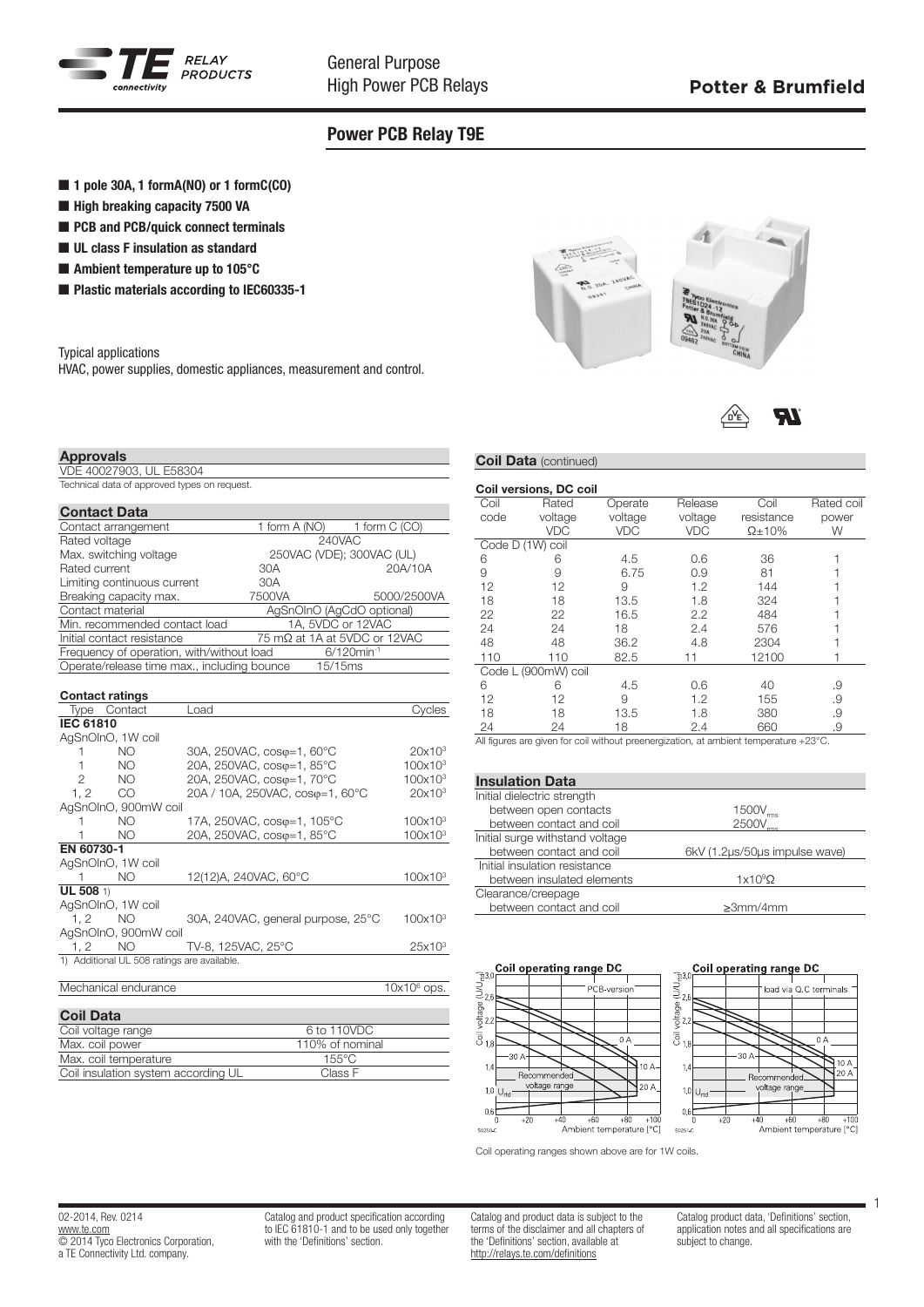

# Power PCB Relay T9E (Continued)

| <b>Other Data</b>                                                    |                                                   |  |  |  |  |  |
|----------------------------------------------------------------------|---------------------------------------------------|--|--|--|--|--|
| Material compliance: EU RoHS/ELV, China RoHS, REACH, Halogen content |                                                   |  |  |  |  |  |
|                                                                      | refer to the Product Compliance Support Center at |  |  |  |  |  |
|                                                                      | www.te.com/customersupport/rohssupportcenter      |  |  |  |  |  |
| Ambient temperature                                                  |                                                   |  |  |  |  |  |
| DC coil                                                              | -40°C to 85°C / 105°C                             |  |  |  |  |  |
| Category of environmental protection                                 |                                                   |  |  |  |  |  |
| IEC 61810                                                            | RTII - flux proof (T9EV)                          |  |  |  |  |  |
|                                                                      | RTIII - wash tight (T9ES)                         |  |  |  |  |  |
| Vibration resistance (functional)                                    | 1.5mm, 10-55 Hz                                   |  |  |  |  |  |
| Shock resistance (functional)                                        | 10g for 11msec                                    |  |  |  |  |  |
| Shock resistance (destructive)                                       | 100a                                              |  |  |  |  |  |

| <b>Other Data (Continued)</b> |  |  |  |  |  |  |  |
|-------------------------------|--|--|--|--|--|--|--|
| PCB-tht and PCB-tht $+$ quick |  |  |  |  |  |  |  |
|                               |  |  |  |  |  |  |  |
| 26g mounting code 1           |  |  |  |  |  |  |  |
| 33q mounting codes 2 and 5    |  |  |  |  |  |  |  |
|                               |  |  |  |  |  |  |  |
| 260°C                         |  |  |  |  |  |  |  |
| tray/50 pcs., box/250 pcs.    |  |  |  |  |  |  |  |
|                               |  |  |  |  |  |  |  |

### Dimensions



PCB version **PCB** version **PCB** version





Terminal assignment

Bottom view on pins

1 form A 1 form C





#### PCB layout

Bottom view on pins

### PCB version **PCB** version **PCB** version



Only necessary terminals are present on single throw models. Consequently, some holes will be unnecessary for single throw models.





Only necessary terminals are present on single throw models. Consequently, some holes will be unnecessary for single throw models.

02-2014, Rev. 0214 www.te.com © 2014 Tyco Electronics Corporation, a TE Connectivity Ltd. company.

2

Catalog and product specification according to IEC 61810-1 and to be used only together with the 'Definitions' section.

Catalog and product data is subject to the terms of the disclaimer and all chapters of the 'Definitions' section, available at http://relays.te.com/definitions

Catalog product data, 'Definitions' section. application notes and all specifications are subject to change.